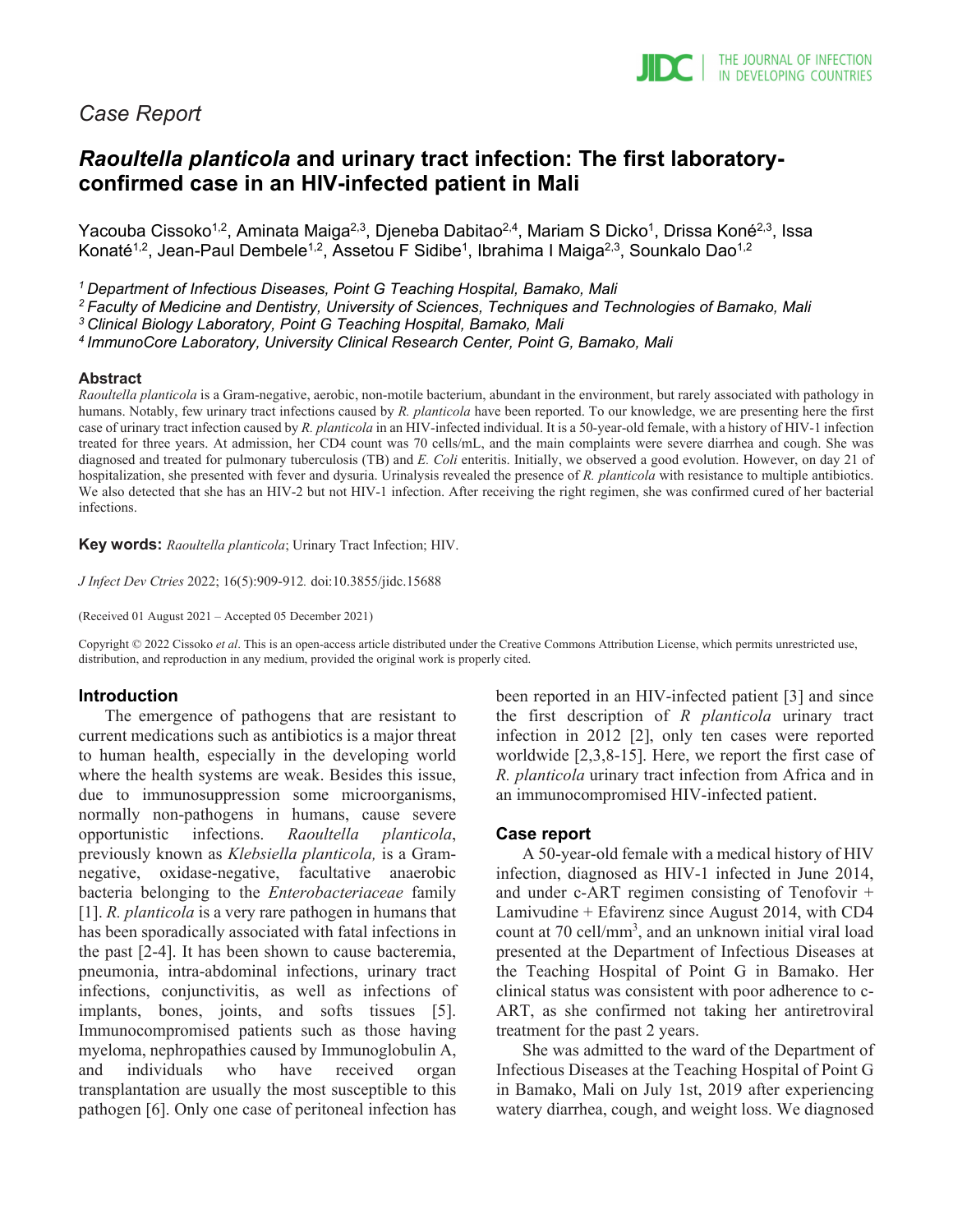the presence of pulmonary tuberculosis (TB) and started anti-TB treatment with Rifampicin + Isoniazide + Pirazinamid + Ethambutol (RHZE) on July  $5<sup>th</sup>$ , 2019. She also received thiamphenicol 1.5 g/day to treat enteritis, which was caused by an *Escherichia coli* infection. A week later, we noticed an improvement in her medical conditions as evidenced by a substantial regression of her fever, diarrhea, cough, and an increase in appetite. However, on 22nd July 2019, she presented oedema of lower member, dysuria, and fever up to 39.9 °C. We performed an abdominal ultrasound that showed bilateral kidney impairment. There was no proteinuria, but we detected a clearance of creatinine at 52.98 mL/min. The alanine aminotransferase (ALT) was normal at 16 UI/L and uricemia was at 8.3 mg/dL. Likewise, the cell blood count (CBC) indicated normochromic, normocytic and regenerative anemia at 6.2 g/dL with a thrombocytopenia at  $61,000$  cells/mm<sup>3</sup>. Analysis of urine specimen showed a leucocyte count of 18,000 cell/mL, erythrocytes < 1/mL, rare epithelial cells, and the presence of Gram-negative bacilli  $> 10^5$ colonies forming units (CFU). The bacteria were later identified as *Raoultella planticola.* The antibiogram showed sensitivity to few molecules, notably Colistin and Imipenem. In contrast, the bacteria isolates were resistant to betalactamines, aminosides, tetracycline, fluoroquinolone and phenicoles. We treated her with Imipeneme 1.5 g/day, which was sufficient to resolve symptoms associated with her urinary tract infections (UTI) symptoms. A second analysis that was performed ten days after the Imipenem treatment confirmed the absence of *Raoultella planticola* in her urine.

As the HIV-1 viral load was undetectable with a CD4 count at 70 cells/mm<sup>3</sup> at the time of her hospitalization, we performed a new HIV test that revealed an HIV-2 infection, which was confirmed by Western blot assay. We could not perform HIV-2 viral load because the kit is not locally available. Nevertheless, we changed cART regimen to Zidovudine + Lamivudine + Lopinavir/ritonavir. Six

months later, we confirmed that she was also cured from pulmonary tuberculosis.

## **Discussion**

*Raoultella planticola* has been recently recognized as an important emerging opportunistic pathogen, and should be seriously considered in immunocompromised hosts [13]. Following bacteremia that can be fatal, 9 deaths out of 11 cases were published as of today [2,4]. Urinary tract infection (UTI) is the most common infection associated with *R. planticola* in the eleven cases reported, including the present paper [2,3,8-15] (Table 1). The pathogenesis of cystitis due to *R. planticola* is not well understood. However, current data suggest a strong link with immunosuppression (75% of all reported cases) [14]. Immuno-compromised infection usually occurs when there is a systemic impairment of the host immune system which enables dormant or opportunistic micro-organisms to become more invasive. Possible influence of additional factors such as age, sex and invasive urinary exploration should be also considered. For example, the fifth case published in 2016 was a 56-year-old woman presented with recurrent UTI over 4 months, yet the cause was unknown. It was hypothesized that consumption of seafood and a history of urinary stress incontinence may have caused the infection [10]. Furthermore, the sixth case was reported in 2017 in a 57-year-old man with end-stage renal disease and diabetes mellitus presented with dysuria, fever, chills, and suprapubic tenderness following urodynamic testing. The patient was diagnosed with cystitis caused by *R. planticola*, and the infection was attributed to contaminated urodynamic testing equipment, in addition to his immunecompromised status [11].

Our case is an immunocompromised female with HIV-2 infection, misdiagnosed as having HIV-1 and treated for more than five years with a regimen without protease inhibitors. Furthermore, she was not under tritherapy and she was not compliant with her

**Table 1.** Published cases of urinary tract infection by *Raoultella planticola* worldwide since 2013.

| <b>rable 1.</b> I donsticulate vases of uriliary tract infection by <i>Kubunema plumicola</i> worldwide since 2013. |      |            |                             |                   |                                  |
|---------------------------------------------------------------------------------------------------------------------|------|------------|-----------------------------|-------------------|----------------------------------|
| <b>Author [reference]</b>                                                                                           | Year | Country    | <b>Underlying condition</b> | <b>Nosocomial</b> | <b>Antibiotic used</b>           |
| Olson $[2]$                                                                                                         | 2013 | <b>USA</b> | Multi antibiotherapy        | Yes               | Ciprofloxacin                    |
| Yoon $[9]$                                                                                                          | 2015 | Korea.     | Rhabdomyosarcoma            | Yes               | Cefotaxime, ampicillin/sulbactam |
| Gangcuangco [8]                                                                                                     | 2015 | <b>USA</b> | Dementia and recurrent UTI  | No                | Ceftriaxone                      |
| Brito $[10]$                                                                                                        | 2016 | <b>USA</b> | Urinary stress              | No.               | Ceftriaxone                      |
| Tuğcu $[11]$                                                                                                        | 2016 | Turkey     | Urodynamic testing          | Yes               | Ceftriaxone,                     |
| Skelton [3]                                                                                                         | 2017 | <b>USA</b> | Multiple myeloma            | Yes               | Nitrofuratoin                    |
| Howell $[12]$                                                                                                       | 2017 | <b>USA</b> | Children $(2 \text{ m/o})$  | No                | Ceftriaxone/cephalexin           |
| Mehmood [13]                                                                                                        | 2018 | <b>USA</b> | IgA Nephropathy             | No                | Ceftriaxone                      |
| Fager $[14]$                                                                                                        | 2019 | <b>USA</b> | Post-surgery                | Yes               | Nitrofuratoin                    |
| Harmon $[15]$                                                                                                       | 2019 | <b>USA</b> | Renal Transplant            | Yes               | Nitrofurantoin.                  |
| Present study                                                                                                       | 2021 | Mali       | HIV <sub>2</sub>            | Yes               | Imipenem                         |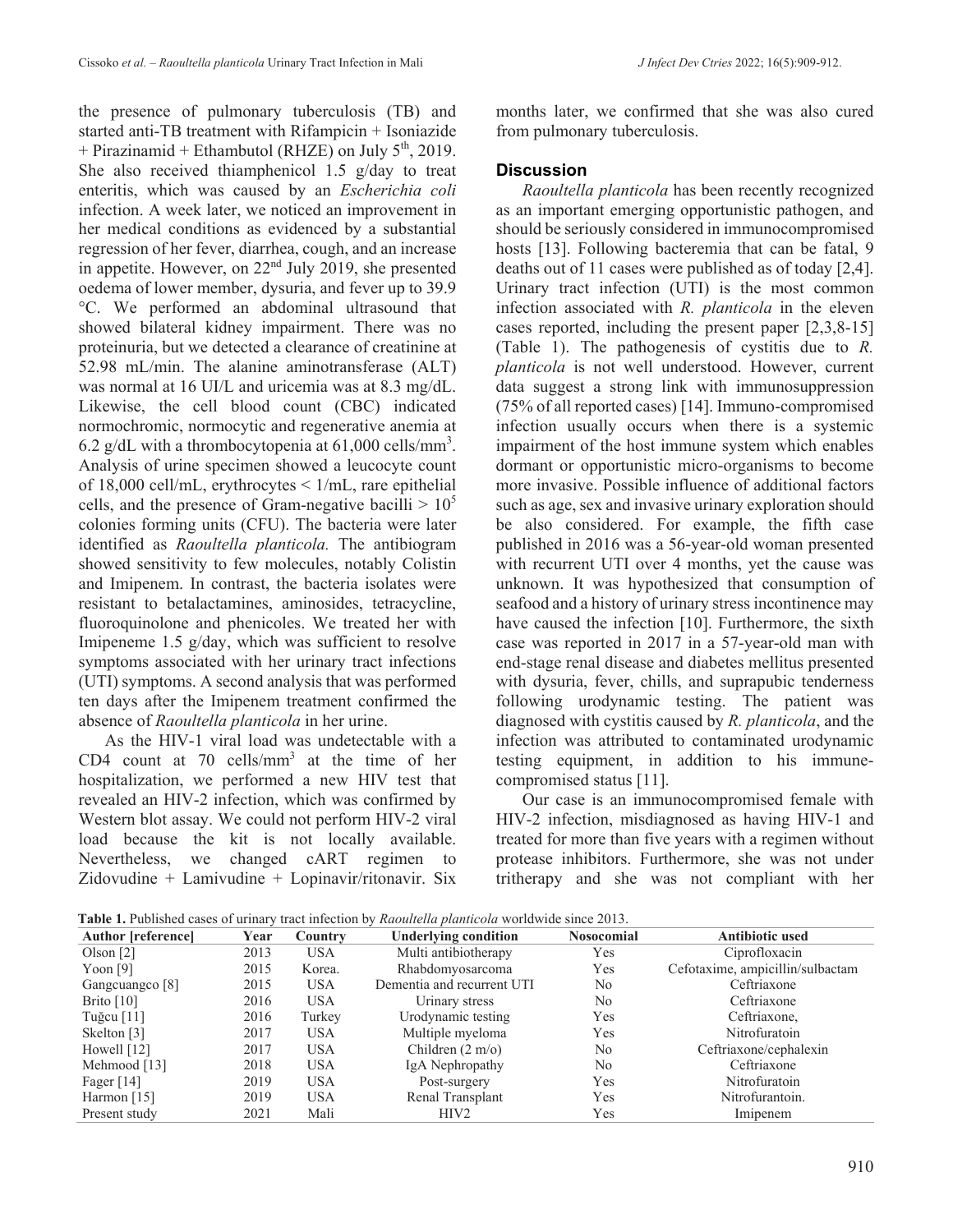treatment. According to literature, misdiagnosis between HIV 1 and 2 can be explained by serological cross-reactivity that is limited to the gag and pol viral proteins [16]. The nosocomial characteristics of *R. planticola* have been found in most cases [17]. In our patient even if she did not undergo an invasive procedure, it is worth noting that she is a middle-aged female adult who was immobilized in bed most of the time during the first week of her hospitalization. Thus, we cannot rule out the possibility that she has contracted this infection, while in our ward. Moreover, *R. planticola* has been found in the environment even in liquid soap used in a hospital setting [18]. Patients taking many antimicrobial treatments such as immunocompromised subjects are at higher risk of developing a multidrug-resistant infection. Many *R. planticola* isolates are described to be pan-sensitive, however number of resistant isolates are being reported [5]. Even cases of carbapenem-resistant *R planticola* infections have been reported [19,20]. Particular attention is needed for antibiotic resistance surveillance. While our case was infected by a strain of *R. planticola* sensitive to only colistin and imipenem, resistance to nitrofurantoin, quinolone, and cephalosporins has been reported by previous authors.

## **Conclusions**

In summary, we report a female patient who developed an infection with *R. planticola* three weeks after hospital admission due to immunosuppression linked to HIV-2 infection. She was treated for two other infections, namely *Mycobacterium tuberculosis* and *E. coli* enteritis*.* After receiving imipenem, and the appropriate c-ART regimen she was cleared of *R. planticola* and was discharged from the hospital.

#### **References**

- 1. Drancourt M, Bollet C, Carta A, Rousselier P (2001) Phylogenetic analyses of *Klebsiella* species delineate *Klebsiella* and *Raoultella* gen. nov., with description of *Raoultella ornithinolytica* comb. nov., *Raoultella terrigena* comb. nov. and *Raoultella planticola* comb. nov. Int J Syst Evol Microbiol 51: 925-932.
- 2. Olson DS Jr, Asare K, Lyons M, Hofinger DM (2003) A novel case of *Raoultella planticola* urinary tract infection. *Infection* 41: 259-261.
- 3. Skelton WP, Taylor Z, Hsu J (2017) A rare case of *Raoultella planticola* urinary tract infection in an immunocompromised patient with multiple myeloma. IDCases 8: 9-11.
- 4. Koukoulaki M, Bakalis A, Kalatzis V, Belesiotou E, Papastamopoulos V, Skoutelis A, Drakopoulos S (2014) Acute prostatitis caused by *Raoultella planticola* in a renal transplant recipient: a novel case. Transpl Infect Dis 16: 461-464.
- 5. Sękowska A (2017) *Raoultella* spp.-clinical significance, infections and susceptibility to antibiotics. *Folia Microbiol (Praha)* 62: 22122-7.
- 6. Boattini M, Almeida A, Cardoso C, Cruz CS, Machado C, Vesza Z, Tosatto V, Maia D, Cardoso S, Pinto M, Moura RB, Garcia T, Guerreiro AS (2016) Infections on the rise: *Raoultella* spp., clinical and microbiological findings from a retrospective study, 2010-2014. Infect Dis (Lond) 48: 87-91.
- 7. Sia CS, Wilson S, Ananda-Rajah M, Mills J, Aung AK (2016) Refractory *Raoultella planticola peritonitis* in an HIV positive patient. Nephrology 21: 979-980.
- 8. Gangcuangco LM, Saul ZK (2015) A novel case of *Raoultella planticola* urinary tract infection in a female: comment on 'nosocomial pneumonia caused by carbapenem-resistant *Raoultella planticola*: a case report and literature review'. Infection 43: 621-622.
- 9. Yoon JH, Ahn YH, Chun JI, Park HJ, Park BK (2015) Acute *Raoultella planticola* cystitis in a child with rhabdomyosarcoma of the bladder neck. Pediatr Int 57: 985- 987.
- 10. Brito J, Bhayani N, Nikhil K, Scriven R (2016) Recurrent cystitis due to *Raoultella planticola* infection. Infect. Dis. Clin. Pract 24: 93-94
- 11. Tuğcu M, Ruhi C, Gokce AM, Kara M, Aksaray S (2017) A case of urinary tract infection caused by *Raoultella planticola*  after a urodynamic study. Braz J Infect Dis 21: 196-198.
- 12. Howell C, Fakhoury J (2017) A case of *Raoultella planticola* causing a urinary tract infection in a pediatric patient. Transl Pediatr 6: 102-103.
- 13. Mehmood H, Pervin N, Israr Ul Haq M, Kamal KR, Marwat A, Khan M (2018) A Rare Case of *Raoultella planticola* urinary tract infection in a patient with immunoglobulin a nephropathy. J Investig Med High Impact Case Rep 6: 2324709618780422.
- 14. Fager C, Yurteri-Kaplan L (2018) Urinary tract infection with rare pathogen *Raoultella Planticola*: A post-operative case and review. Urol Case Rep 22: 76-79.
- 15. Harmon SL, Nadeem I (2019) Recurrent urinary tract infections caused by *Raoultella planticola* after kidney transplant. Transpl Infect Dis 21: e13196.
- 16. Nasrullah M, Ethridge SF, Delaney KP, Wesolowski LG, Granade TC, Schwendemann J, Boromisa RD, Heffelfinger JD, Owen SM, Branson BM (2011) Comparison of alternative interpretive criteria for the HIV-1 Western blot and results of the Multispot HIV-1/HIV-2 Rapid Test for classifying HIV-1 and HIV-2 infections. J Clin Virol 52: 23-27.